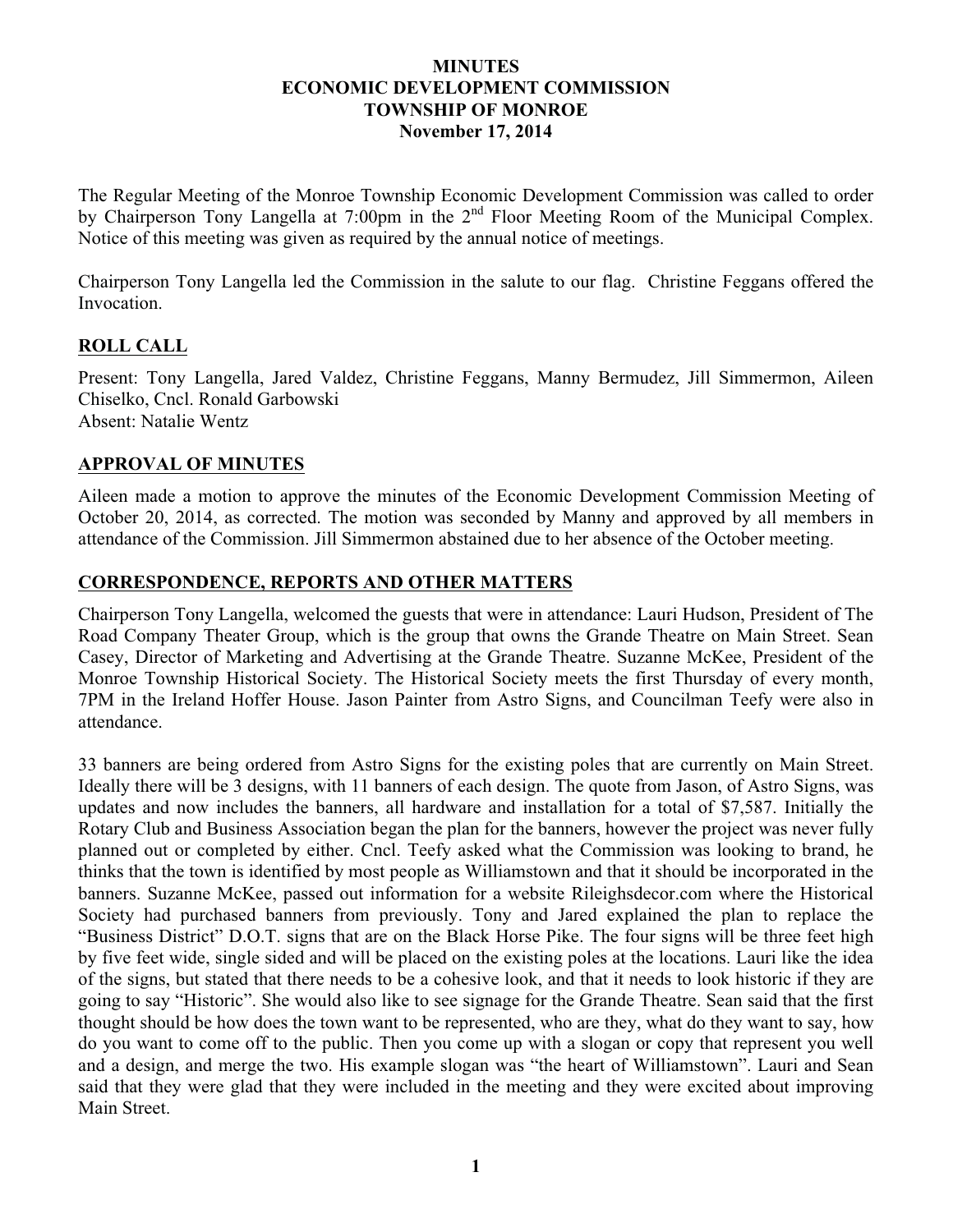### **Economic Development Commission Minutes** *(cont'd)* **November 17, 2014 CORRESPONDENCE, REPORTS AND OTHER MATTERS** *(cont'd)*

Tony asked Suzanne for some history on Williamstown. She explained that the town was one place that the Quakers and Indians lived in peace here. There are three Historical buildings that have been preserved, two are on the National and State Registry of Historical Places. They are the Reading Room from 1878, which is next to the Grande Theatre and was also the first town library. The second is the Hall Street School house from 1887, and the Ireland Hoffer House, which used to be the town construction office. Tours are given by appointment. Suzanne thinks the parades down Main Street is good for the town and for Main Street, Lauri agreed. Sean said that there are patrons that do not come to the theatre because they do not feel safe. Christine suggested having a history of Williamstown play on the street. Cncl. Teefy said that they are going to make some changes, one being zoning the first floor of the buildings along Main Street as commercial, another being police presence on Main Street, painting of the buildings Lauri and Suzanne said that most of their hours are based on events, that they can not staff their facilities regularly due to lack of traffic. Manny suggested doing a scheduled day once a month, like a Williamstown Wednesday.

Tony explained the Tax Card Program to Lauri, Sean, and Suzanne, Cncl. Teefy said he is working on funds and believes he has secured at least half of the funds. Tony said that it will be advertised on banners, on the website, in the paper, and social media.

Jared asked Cncl. Teefy if he has thought about or made a decision about having someone work full time at the township for Economic Development. He said that he would like to have Jim Bonder work on Economic Development as a township employee. Jill asked if there was going to be a committee for Main Street. Cncl. Teefy said there will be a committee and there has been already been volunteers asking to be part of a committee. Aileen asked if there is a slogan that he would like to see on the banners. Three bids were received for the fabrication, hardware and installation of the 33 banners: SignPros for \$7,750, The Sign Co. for \$8,335 and Astro Signs for \$7,587. Christine made a motion to accept the quote from Astro Signs; the motion was seconded by Jared and approved by all members in attendance of the Commission.

Jason thanked everyone for the continued support, and gave the commission a nameplate for the EDC office on the third floor of the municipal building, that was asked for by Tony.

Jill said that she has driven down Main Street the past few days and it is not going to be as drastic of a clean up as she thought, there are a lot of nice businesses that currently exist. Christine thinks that a police presence on Main Street is great and needed. Manny thought the meeting was very productive and it was great to have the Theatre Company and Historical Society come to the meeting to get to hear their thoughts and concerns. Jared said that the Gloucester, Camden and Burlington Counties Tri-county summit he attended with Tony was great and that the counties would like to see some improvement and feel positive about the economic direction things are going in. Aileen expressed concern for parking on Main Street and suggested a Municipal lot and it possible being a revenue maker for the township. Tony thanked Cncl. Garbowski for the work he has done over the 2014 year.